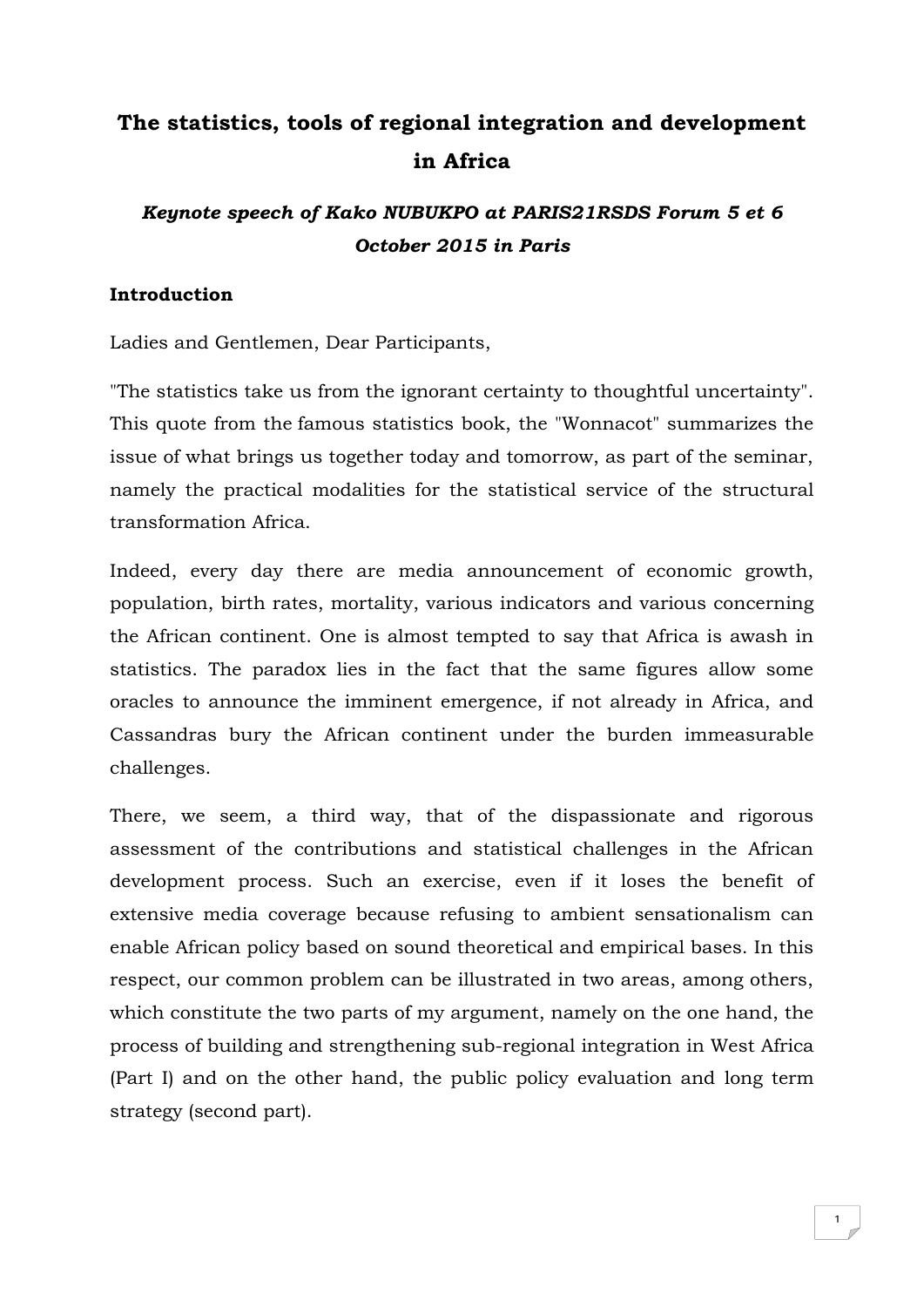# **I. The role of statistics in the construction and strengthening of sub-regional integration in West Africa**

Upgrading and adaptation of statistics and different nomenclatures seem to be up, given the nature of the current issues and challenges of sub-regional integration process, particularly in West Africa.

Indeed, the crisis in Mali has revealed the vulnerability of the West Africa Economic Monetary Union (WAEMU) and Economic Community of West African States (ECOWAS) to a set of external and internal threats that should be analysed from a regional perspective for optimal use, shared and understood by all actors, human, natural, and financial resources of the Union. The same is true of Ivorian and Burkinabe crises, knowing that we are still not completely out of it.

Three main threats continue to weigh on the West African region and the entire African continent, namely: physical insecurity, food insecurity and massive and endemic youth unemployment.

In the interest of efficient use of all resources of the Union, federalism, bold approaches, innovative seem essential for statistical cooperation, in order to inform decisions to be taken. The time seems ripe to consider, in fact, to consolidate the common currency, the creation of a genuine common economic space (macroeconomic management) lined with a sharing of sovereign functions (peace and security, supreme justice, foreign affairs, customs and Foreign Trade) and the essential functions of human development (technical education and vocational training, higher education and research) by applying the principle of subsidiarity everywhere. To do this, the many statistics that exist in each of our countries must be mobilized, supplemented as necessary, disseminated and should allow for example to assess rigorously the nominal convergence effort, real and structural in our sub region.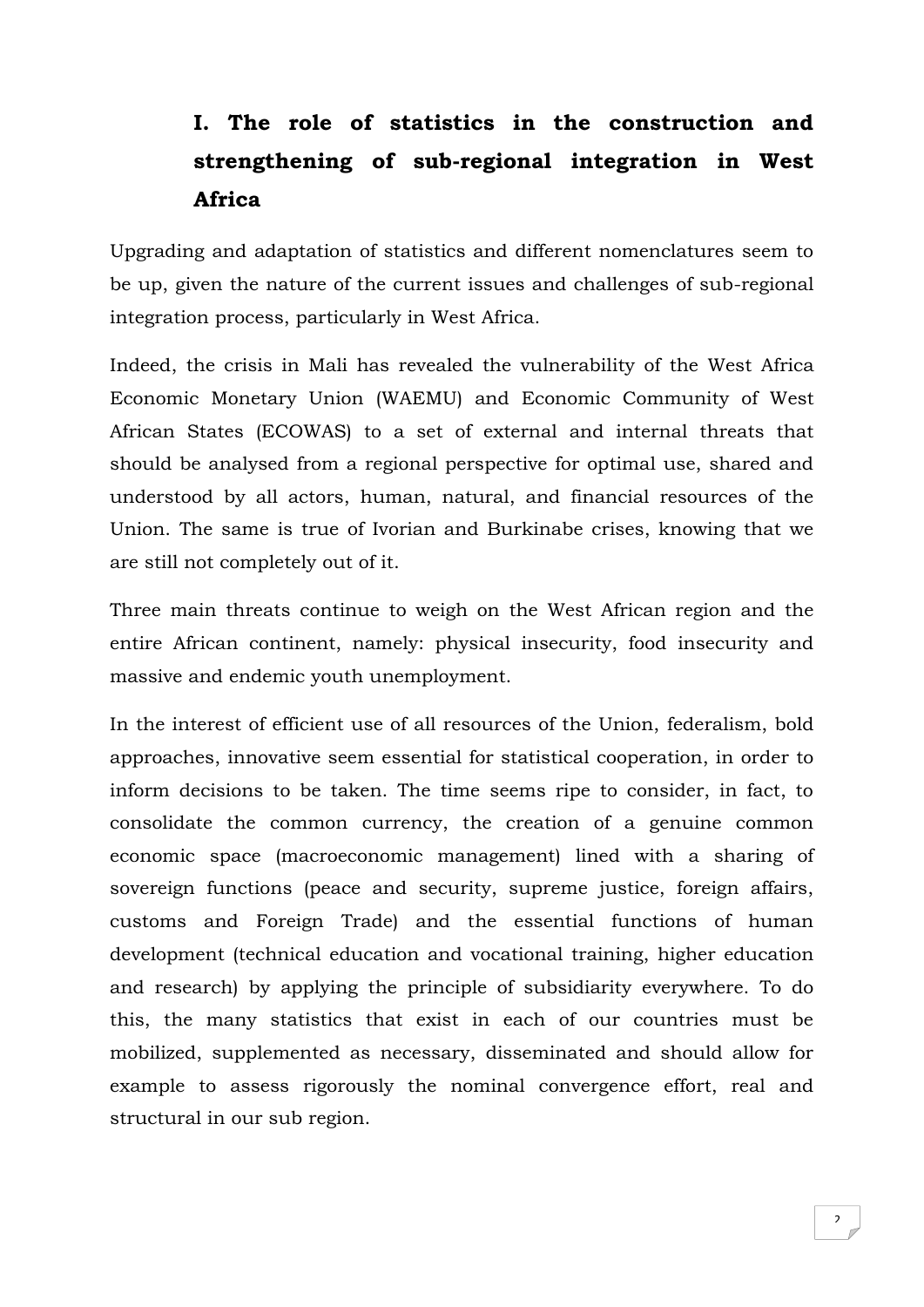**Regarding the new areas, in particular peace and security**, new statistical classifications and deep contextualization of the significance of the data appear to be first-class challenges in African states. Meeting these challenges should enable the Heads of State and Government to assume adequately systemic decisions facing the real threats to the security, development and democracy.

For example, apart from conflicts between States that will always be the responsibility of public international law, the idea is to strengthen the legal powers of the WAEMU for everything related to the stability and control of the territories. And thus, making relevant WAEMU bodies. The fight against all illegal trafficking (arms, drugs in particular) would require probably a shared runtime mode (moving towards a confederal) because of the resources it requires and that these trades are the main means of funding of destabilizing actions.

These additional elements of competence could cover the whole field of public order and peace in the territories, and lead to significant administrative reforms:

- Coordination of police stations at the level of response units;
- Coordination of police services in specialized sections (intelligence, against terrorism, arms trafficking, the fight against drugs);
- Coordination with ECOWAS;
- Unified Customs and community;
- Supreme Body of justice in the Union.

### **Regarding the second threat, namely food insecurity**

The food security objective has not been achieved, structural and globally over the last decade. The situation of rural areas inhabited by 70% of the population is therefore a priority in the struggle for development.

The Agricultural Policy of the Union (PAU) could be enhanced through the inclusion of productivity issues (technological choices), processing, a search for coherence ECOWAS / UEMOA, including the involvement of the CILSS and FAO, while respecting the principle of subsidiarity which allowed for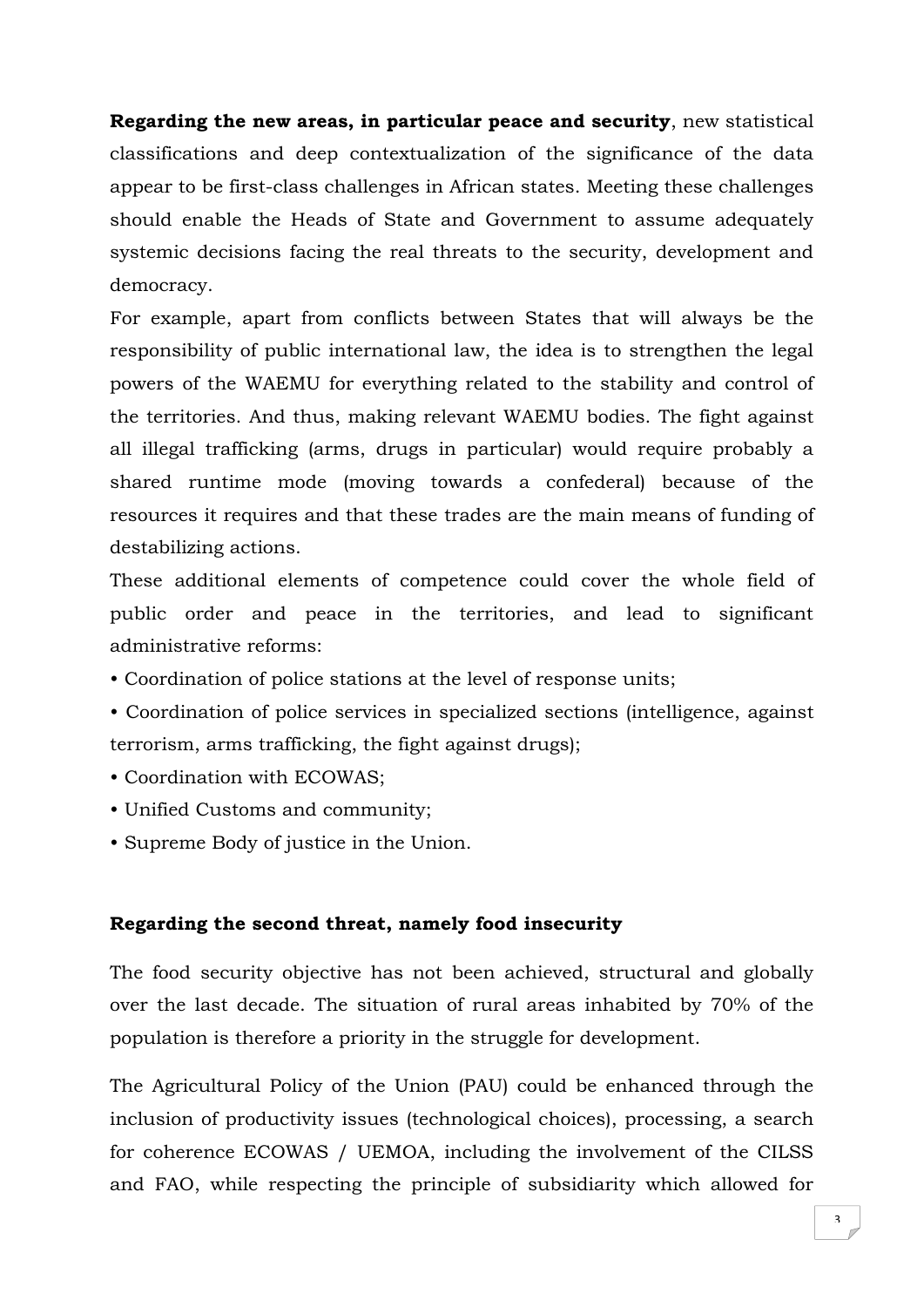bold policies to improve agricultural production. Agricultural statistics already exist and are used to inform public policy dialogue. However, it should complement those relating to products called "orphans", those who are not the subject of international trade.

**Regarding the third threat, namely the massive youth unemployment**, statistical effort must focus on long term strategy to get trends, the seeds of change, opportunities for bifurcation, the shadows to serve as leverage to active policies, especially in terms of balance between training and employment.

The urgency to make rapid progress requires rationalization in the WAEMU, investment in technical and vocational education, higher education and research. It remains to massively strengthen the PACER (support program for regional centres of excellence) based on the experience of Eastern and Southern Africa. It is also time to rethink education to facilitate the emergence of middle sections (technicians) by integrating cultural aspect, teacher training, and the use of ICT.

### **Ladies and Gentlemen, Dear Participants**,

As you can see, the sub-regional and even regional challenge is at the heart of our vision of development and the emergence of the African continent. To meet this challenge, the national level should certainly not be overlooked, because it is our ability to put the statistics for development of our respective countries, as appropriate to estimate the potential of emergence of Africa, an estimation based on reliable indicators. This is why the statistics are at the heart of public policy evaluation and long term strategy that we are calling for.

In this respect, let me recall that the African continent was not able to meet the Millennium Development Goals (MDGs), despite the significant efforts that have been made. As you know, the eight MDGs goals were broken down into 21 targets themselves reflected in 51 indicators. With the transition to Sustainable Development Goals (SDGs), we truly change of scale in terms of the challenges related to the collection, processing and data availability.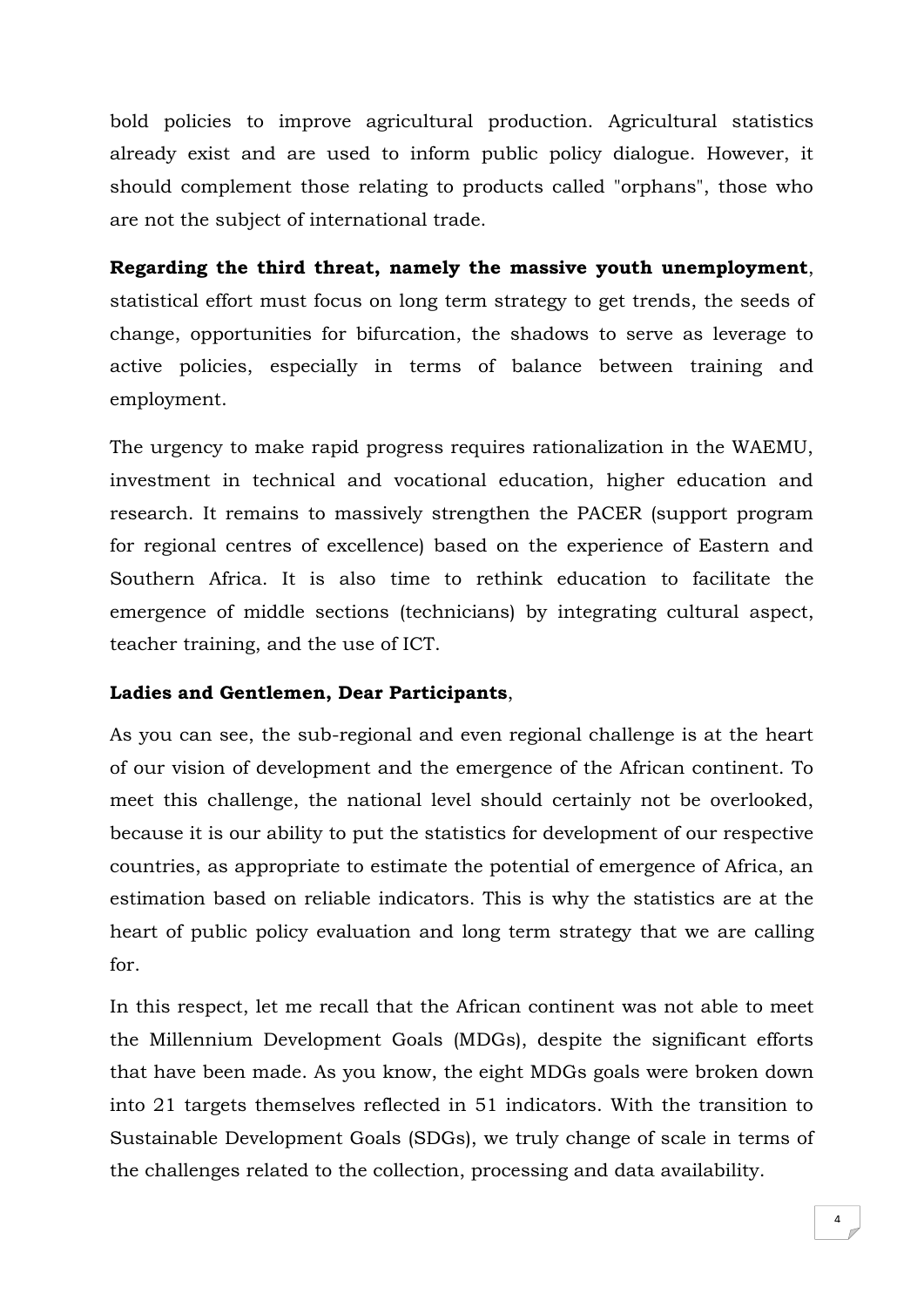Indeed, we are now in the presence of 17 goals declined in 169 targets and the monitoring should require the development of indicators by countries, in accordance with the national policies. These indicators should be, for some, be consolidated by regions, and globally. The objective 17 on the strengthening of the means and the revival of the global partnership for sustainable development includes a target on support to developing countries for the production of "good quality, timely, reliable and disaggregated by income, gender, age, ethnicity, immigration status, disability, location and other relevant characteristics within national contexts." It also includes a target on promoting initiatives to measure sustainable development beyond GDP. The monitoring of SDGs needs a revolution in data and in this regard, you are in the front line, and we will not be too much for this new challenge in 2030.

# **I. The statistics at the heart of public policy evaluation and long term strategy**

### **Macroeconomics in the heart of the evaluation effort of public policies**

West African states, particularly those of the WAEMU, have made significant efforts to streamline the management of their public finances and consolidation of the macroeconomic framework in general. As part of this ongoing process, the role of technical assistance, notably in statistics was decisive. This is the place to thank the OECD, through this wonderful initiative that is "PARIS21" which brings us together today, the various development partners, bilateral and multilateral, for their invaluable support in contributing to strengthen statistical capacity of national and sub-regional economic and financial administrations.

It should however be recognized that these joint efforts are not always crowned efforts, as evidenced by the postponement of the convergence of the economies of the WAEMU convergence which was originally scheduled to be effective 31 December 2013. This report, which follows other already intervened in the past, shows the difficulty of WAEMU states to respect the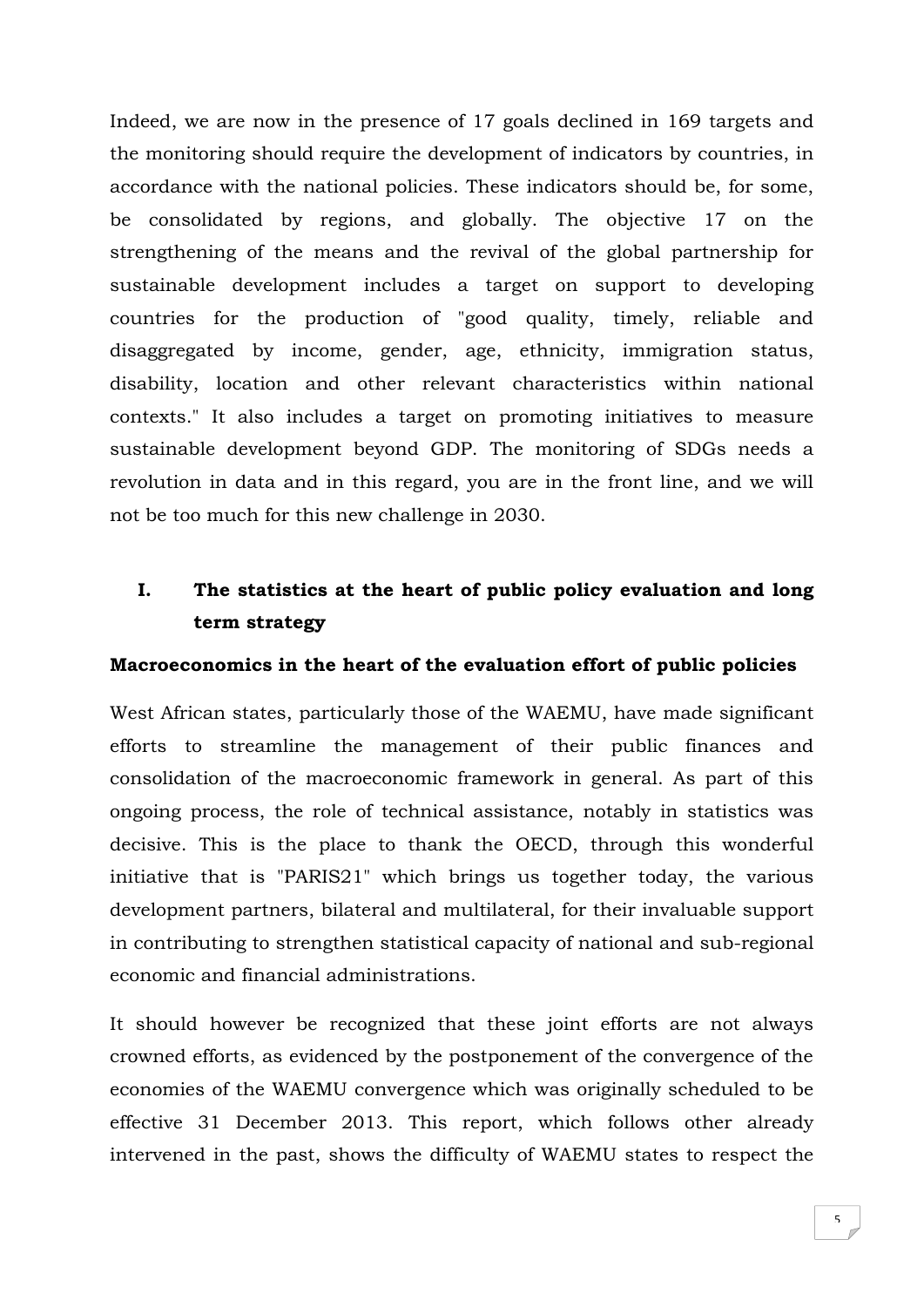convergence criteria they have set themselves with the support of development partners. I fear that the change last January in Cotonou of convergence criteria does not alter the case.

Two major lessons seem to me to be learned from this situation:

-The macroeconomic management in West Africa is struggling to juggle the need for the consolidation of public accounts and the need to obtain a sufficiently high growth rate in order to achieve sustainable poverty reduction. For example, the twin deficits (budget deficit and current account deficit of the balance of payments) appear repeatedly in states that engage in major investment programs, particularly in infrastructure, programs that are often presented as a Prior to the structural transformation of Africa. We would like to show in the case of Senegal and Togo among others;

- The multiplicity of shocks, external and internal, which WAEMU economies are subject to, random makes the impact of technical assistance efforts in the sub-region. For example, recurring climatic hazards, the world food crisis of 2008, the subprime crisis and its avatars, conflicts in Guinea Bissau, Ivory Coast, Mali and currently the uncertainties prevailing in Burkina Faso, have had and continue to have a negative impact on the economic performance of these states and throughout the Union, despite the efforts made in improving macroeconomic governance.

In particular concerning statistical governance, regionalization terms of technical assistance seems to be the main challenge of partners involved in technical assistance to the financial administrations of the WAEMU zone. Indeed, the difficult transposition of WAEMU directives in the national legal systems of states -members of the Union reflects the imperative to have supranational legal instruments for greater enforceability, like regulations. However, such a policy can only succeed if development partners, notably through AFRITAC, AFRISTAT and other relevant institutional arrangements, and reach directly support massive scale, specialized bodies of the Union, like the Central Bank (BCEAO), the WAEMU Commission and the West African Development Bank (BOAD).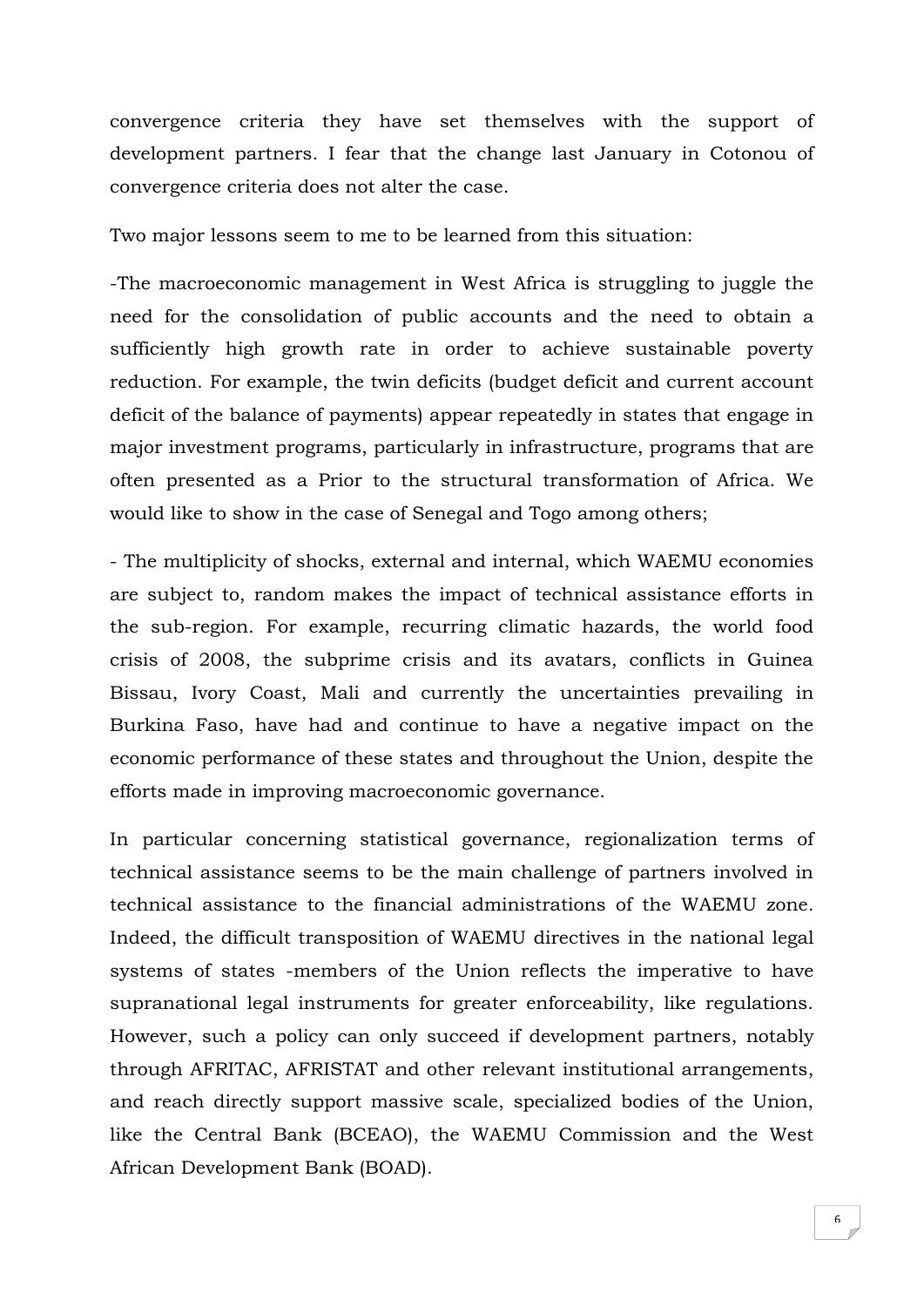Meanwhile, an offensive communication campaign should be implemented in the Member States, the National Statistical Offices on their efforts to contribute to the effectiveness of a modern manager essential to effective economic emergence.

The challenge of the coming years will be to make sense of things, so that an objective evaluation of the results of both technical assistance and performance of statistical States can lead to adequate systems of "bonusmalus " so that model states can be justly rewarded and that those who show an obvious will to not progress cannot indefinitely play " free rider" of development aid.

#### **Evaluate public policies to improve public action**

As we can see, we are in the heart of the issue of evaluation. Indeed, the evaluation of public policies in developing countries is a major challenge for economies and companies exposed to a multiplicity of shocks, often inducing a biased perception of the determinants of economic and social performance. Indeed, in the context of what is now called the "aid fatigue", a term used to characterize the structural weakness of performance against the immensity of the needs, the development partner community passed surreptitiously from measuring development to the measurement of the will of development. It is therefore necessary, dear friends statisticians in this room, to develop indicators to measure the will of development of your respective States!

You understand easily why more attention should be paid to evaluating the impact of public policies, in order either to clear the mixed results of the sectors of their intervention or to influence them in case of proven responsibility in poor economic and social performance, or to continue and amplify in case of success in the sectors under review.

Let us not forget that the assessment of public policies aimed at generating knowledge on public actions, including in their effects, with the dual purpose of allowing citizens to appreciate its value and help policymakers improve relevance, effectiveness, efficiency, coherence and impact. It thus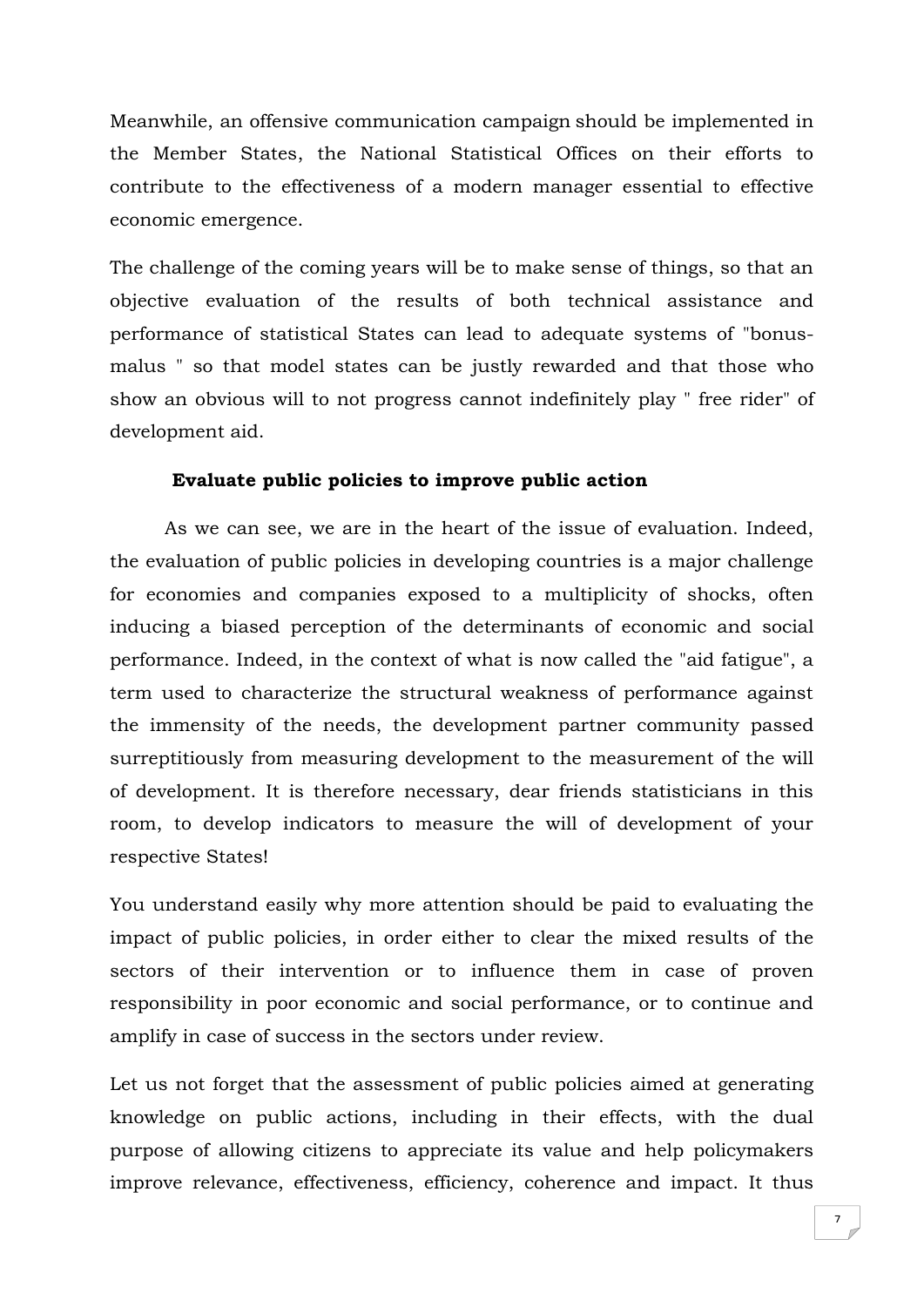contributes to rationalizing public decision making to modernize the management of the administration and public services, and to make more efficient public spending. It simultaneously helps develop responsibility and internal and external accountability practices, as well as organizational learning. Finally, it participates in the parallel advancement of good governance and democratic debate at all levels of government. Compared to these major challenges, agree with me that the provision of information and quality of statistical data is of utmost importance.

In my country, Togo, the surveys of populations revealed four main expectations of the past in relation to the evaluation of public policies, expectations are challenges for the National Institute of Statistics and Economic and Demographic Studies (INSEED) newly created:

1. Taking into account all socio-professional categories in the evaluation process, in order to give this process a high participatory;

2. The need for accountability and transparency in public policy evaluation process;

3. Practical application of the requirement of the results and recommendations of evaluations conducted;

4. good practice of evaluators and quality control of evaluations conducted, if possible, the establishment of an institutional assessment of the evaluators.

**Finally, ladies and gentlemen, dear participants**, I see a final statistical challenge in Africa, not least, it is their ability to inform us about Africa's future, and consequently help us define Africa we want. In other words, statistics must be at the heart of long term strategy exercises are being conducted in most African states, organizations sub-regional, regional and international.

As for Togo, as outgoing Minister of Public Policy Evaluation and Long term Strategy I did so in my office that statistics can help us in the context of the prospective study "Vision Togo 2030" in two directions:

• Produce and / or enhance knowledge about the past, present and future of the country;